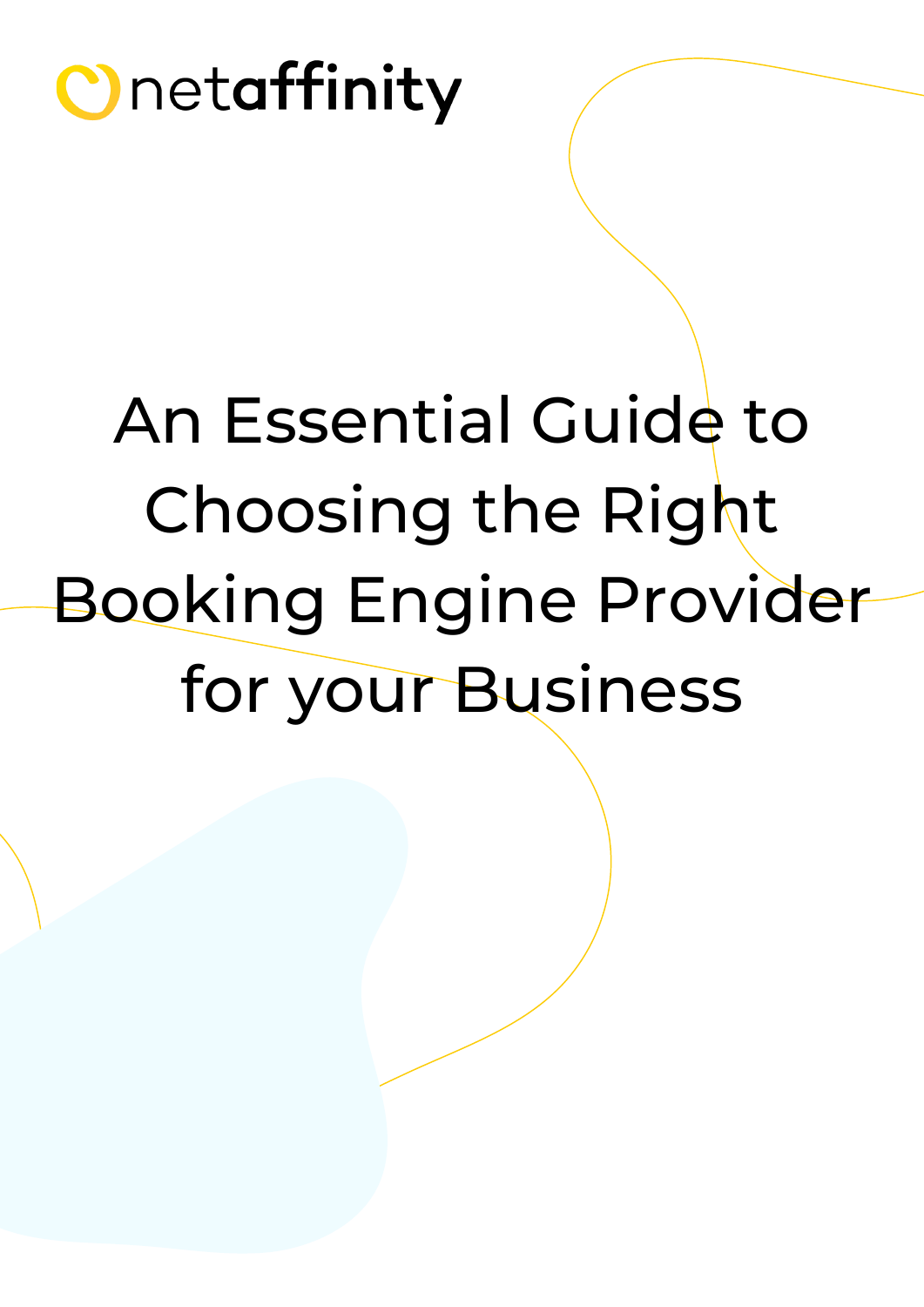The whole point of having a high functioning booking engine is to throw the net over as many direct bookings as you can. You wouldn't bake a cake without flour (or a gluten free alternative!) – the same way you wouldn't devise a book direct strategy without a booking engine. The cake would have no base, and without a solid base, what purpose is there for the other ingredients? They end up being a little lost.

Your booking engine defines how you allow your quests to search for availability and book directly on your hotel website. The more intuitive and user-friendly it is, the quicker conversions will pile up.

Nearly one-half of hotel booking revenues are projected to be online by [2022](https://www.businesswire.com/news/home/20181030005780/en/Global-Online-Accommodation-Booking-Market-2018-2022-One-Half), and while OTAs are [absolutely](https://www.businesswire.com/news/home/20181030005780/en/Global-Online-Accommodation-Booking-Market-2018-2022-One-Half) helpful as part of your overall revenue strategy, it's very important that you prioritise selling rooms through your own booking engine/website first – and think about OTAs second. This is why metasearch is such a hot topic right now. With Google Hotel Ads [performing](https://blog.netaffinity.com/google-hotel-ads-3-tips-to-help-increase-your-revenue/) better than ev[er,](https://blog.netaffinity.com/google-hotel-ads-3-tips-to-help-increase-your-revenue/) you're catching people at that precious initial search stage, and as long you have saved the best rate for your own booking engine/website, you won't lose any business unnecessarily.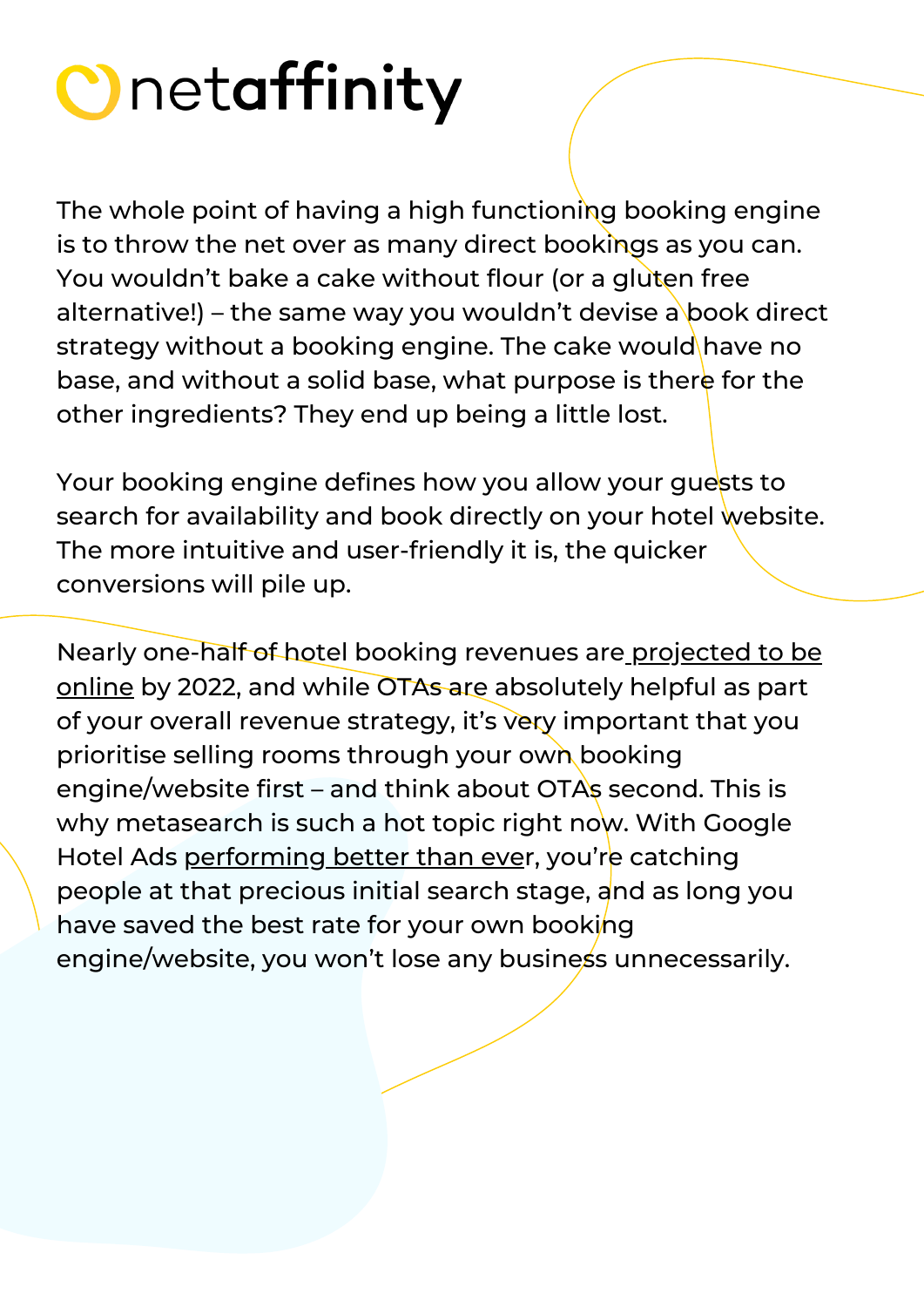#### What does the right booking engine do?

You need a booking engine provider that will:

- 1. Aid in brand promotion
- 2.Capture bookings at a lower cost compared to your other online channels
- Increase the lifetime value of your guest 3.
- 4. Retain the loyalty of your guest

#### What platforms is your booking engine used on?

1. Your direct hotel website (including the mobile version of your website)

2. Meta search

3. Social media sites like Facebook for example

#### What makes a booking engine the right one for your business?

The right booking engine provider has to have a number of features in order for you to consider them:

- 1. Smooth integration with your channel manager
- 2.Compatibility with mobile and social media sites
- 3. Flexibility in regards to your hotel's needs
- 4. Intelligent data collection
- 5. Features that will help you build your customer relationships
- 6. Solid customer support
- 7. Prevalent book direct message
- Marketing and website services included 8.
- Built to drive conversions 9.
- 10. The right booking engine for the right property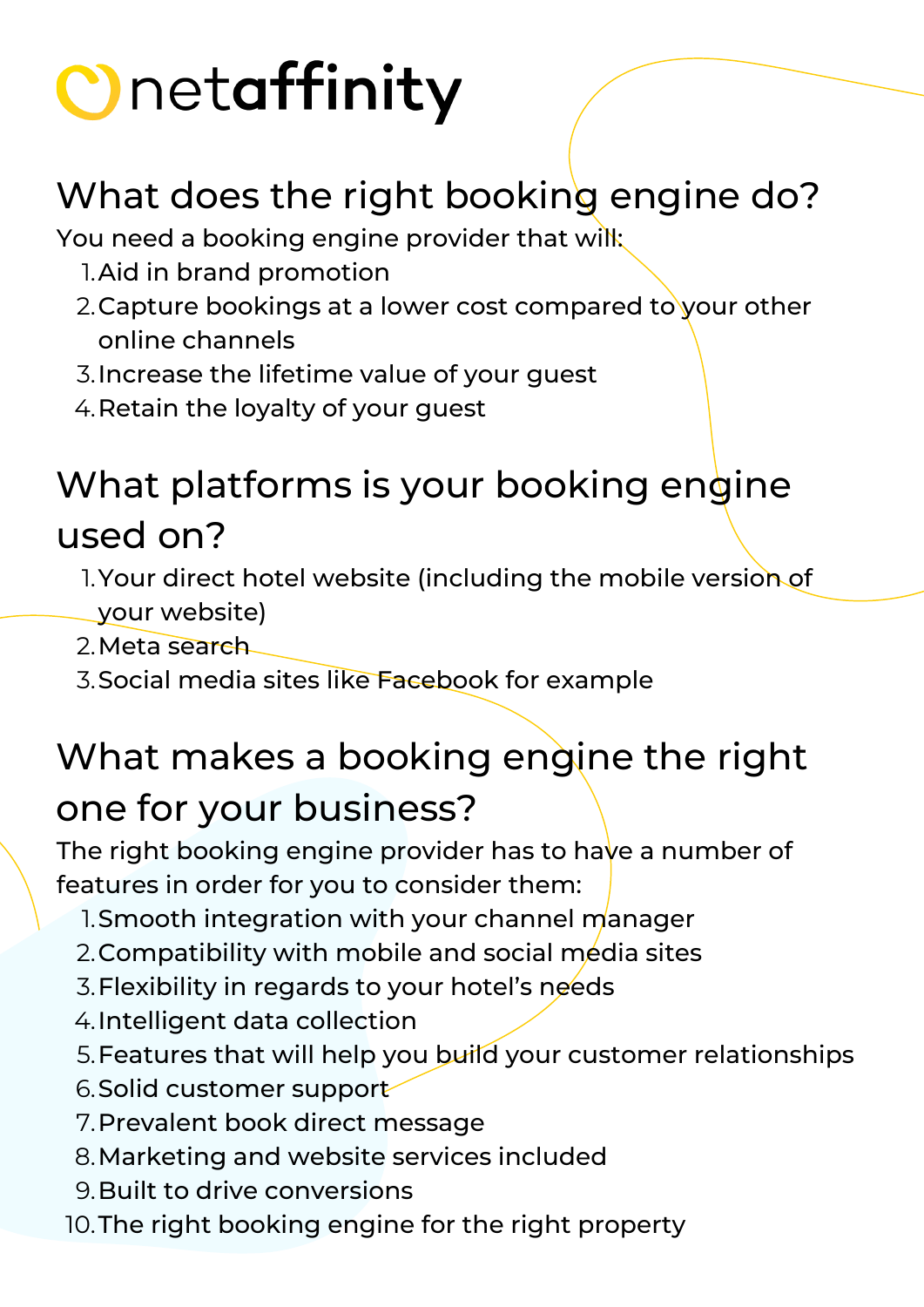#### 1. Smooth integration with your channel

#### manager

In order to prevent a mix up in which unavailable rooms are booked by new guests, it's very important that your booking engine integrates seamlessly with your channel manager. This will ensure that room inventory across all of your online channels is automatically updated, leaving no room for shoddy mistakes and guest upset.

In a space where you can have potentially hundreds of different channels selling your rates, you need a way of managing and centralising your online strategy.

With all of your availability and rates in the same place, you can then continually honec your rate strategy and get quick, easy insights into how channels are performing.

Your booking engine provider should link in with a large variety of channel managers to make your job easier.

At Net Affinity, we facilitate integrations with all major channel managers and PMS systems. Part of our service is to fully support these integrations to avoid any issues throughout the process – but more on the importance of customer support later!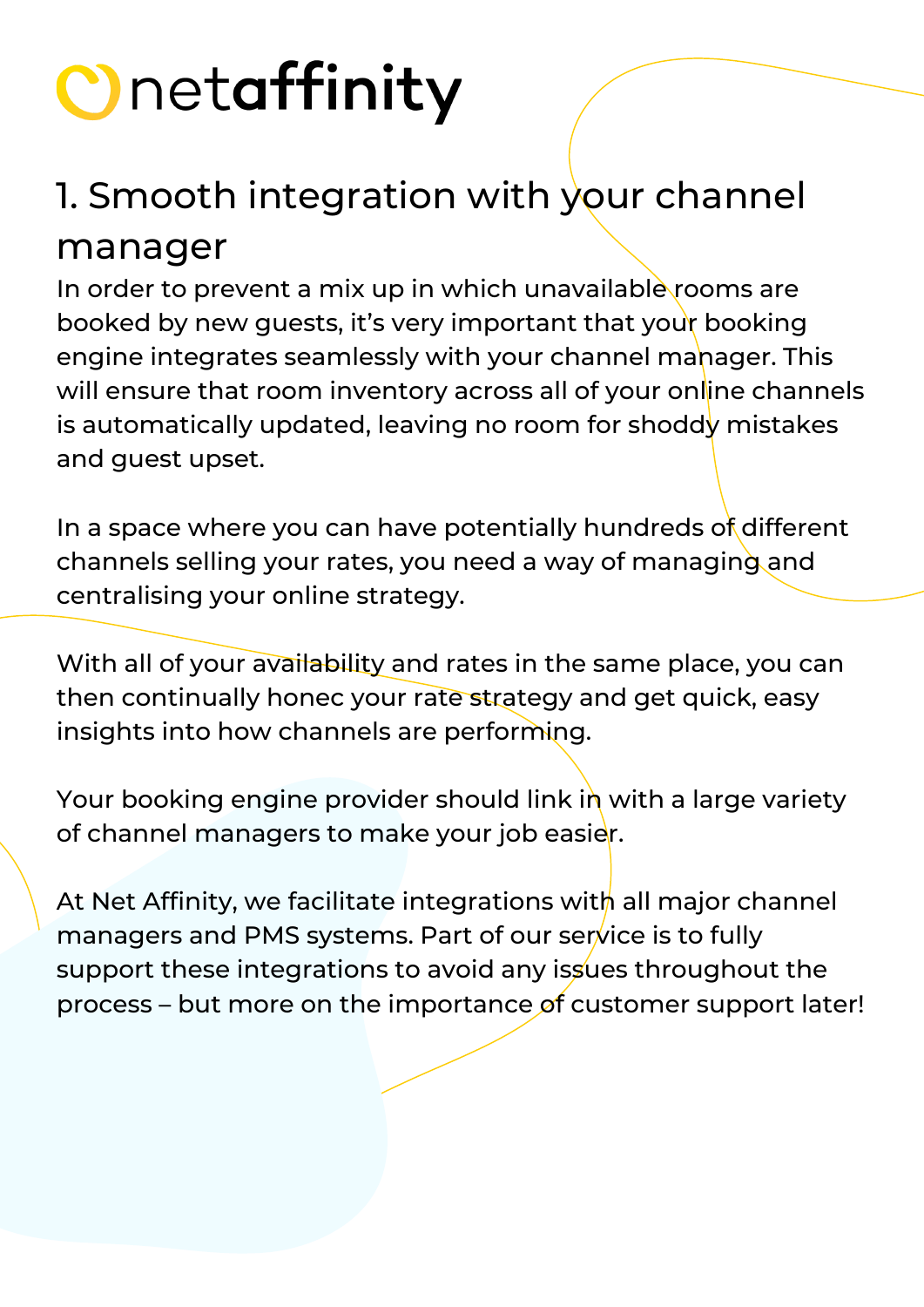#### 2. Compatibility with mobile and social media sites

Mobile traffic and revenue has been climbing steadily over the years, and our most recent mobile data trends report in July 2021 showed that mobile [revenue](https://blog.netaffinity.com/city-hotels-see-a-small-boost-and-mobile-revenue-soars-at-60/) had soared to 60%[.](https://blog.netaffinity.com/city-hotels-see-a-small-boost-and-mobile-revenue-soars-at-60/) Mobile traffic came in at 77%, also the highest we have ever seen.

Mobile bookings will continue to grow and should be a huge consideration for you as you decide on a booking engine. It is unnegotiable that your booking engine be fully responsive, capable and optimised for mobile, just like your website. It simply must be.

You should be able to see your performance on mobile separately from your performance on other devices. This should help you to continually hone your mobile strategy with accurate data. Devices are used very differently (think about how you use your mobile compared to your desktop) – this is why you need a booking engine that is customisable for every type of device. While all booking processes should be simple and concise, those via mobile need to be even more so, as we tend to use our phones on go and the screens are much smaller.

*The explosion of mobile customer engagements creates a tremendous upside opportunity for smart hoteliers who invest in and take advantage of this rising tide of [mobile-obsessed](https://www.phocuswire.com/mobile-revenue-potential-for-hotels) travel consumers.*

People are booking on mobile – don't lose them by using the wrong booking engine that doesn't take this properly into account.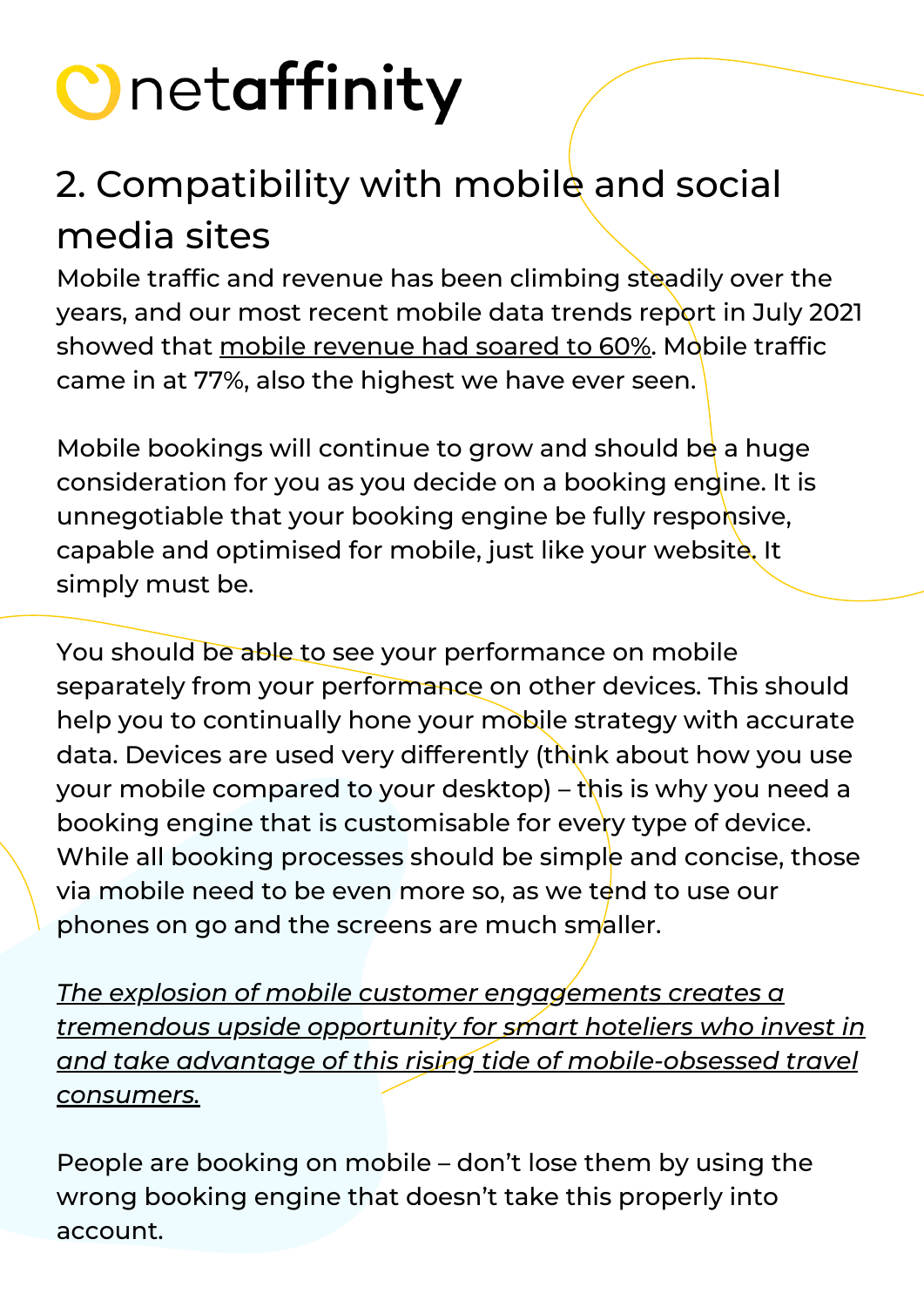#### 3. Flexibility in regards to your hotel's needs

What are your hotel's needs? Well, they come back to the guest and what the guest needs.

Firstly, look at your data and consider where your guests come from. Does your current booking engine display all of the potential languages your guests speak, and does it provide the currency they pay with? Secondly, do you have successful voucher sales? If so, does your booking engine provide online voucher redemption?

Perhaps weddings make up a large contingent of your guests (or, they did pre-Covid – and are starting to pick up again now!) If this is the case, does your booking engine provide wedding and corporate booking modules? These are just a few questions that you should ask yourself when carefully considering whether your booking engine is providing you with everything you need to secure the bookings you should be getting.

A few other questions to ask yourself as part of your booking engine's capabilities and flexibility:

-Does it display your hotel's logo?

-Does it offer unlimited creation of tariffs, room types, special offers and discounts?

-Does it show a pooled inventory?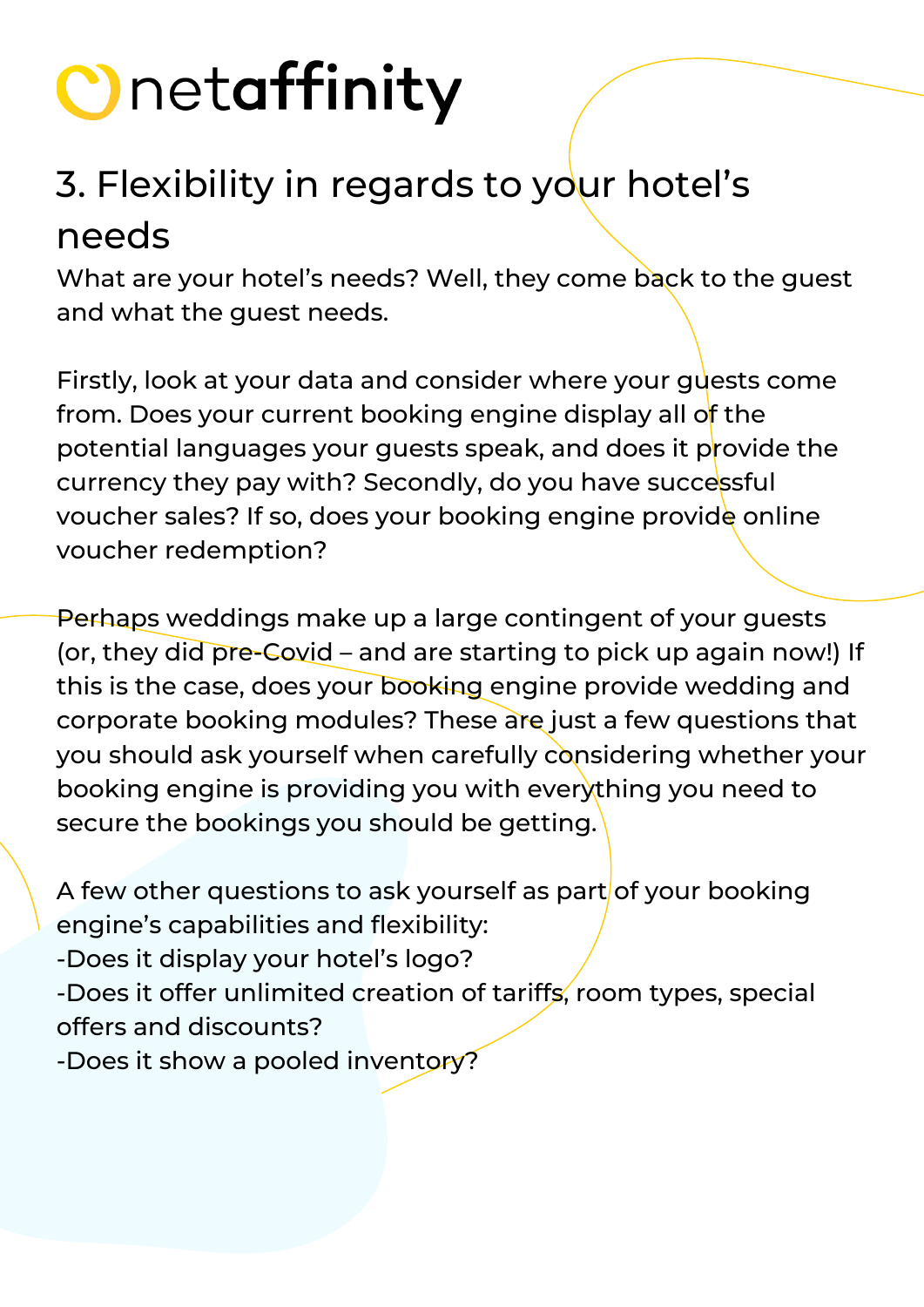#### 4. Intelligent data collection

Your booking engine should be providing you with ongoing, easy to access, transparent and in-depth insights into your hotel's performance.

These insights should include direct conversion rates, bookings via desktop compared to mobile, average length of stay (ALOS), and revenue from packages and promotions. Ideally, you should be able to use your booking engine reports to find demand and booking patterns that will help you with your revenue and marketing strategies. To complement the reports, your booking engine provider should be supplying expert advice and recommendations based on your ongoing data.

The data in your booking engine data should be used to build confidence in your property. In fact, one of your booking engine's key strengths in driving conversions is accurately tracking the overall search patterns for future dates. We are just beginning to exit a very turbulent time globally which has shaken up our industry like all others. However there are still patterns to be found and it's more important than ever to pay attention to the data as domestic travel continue and the future of international travel hangs in the balance.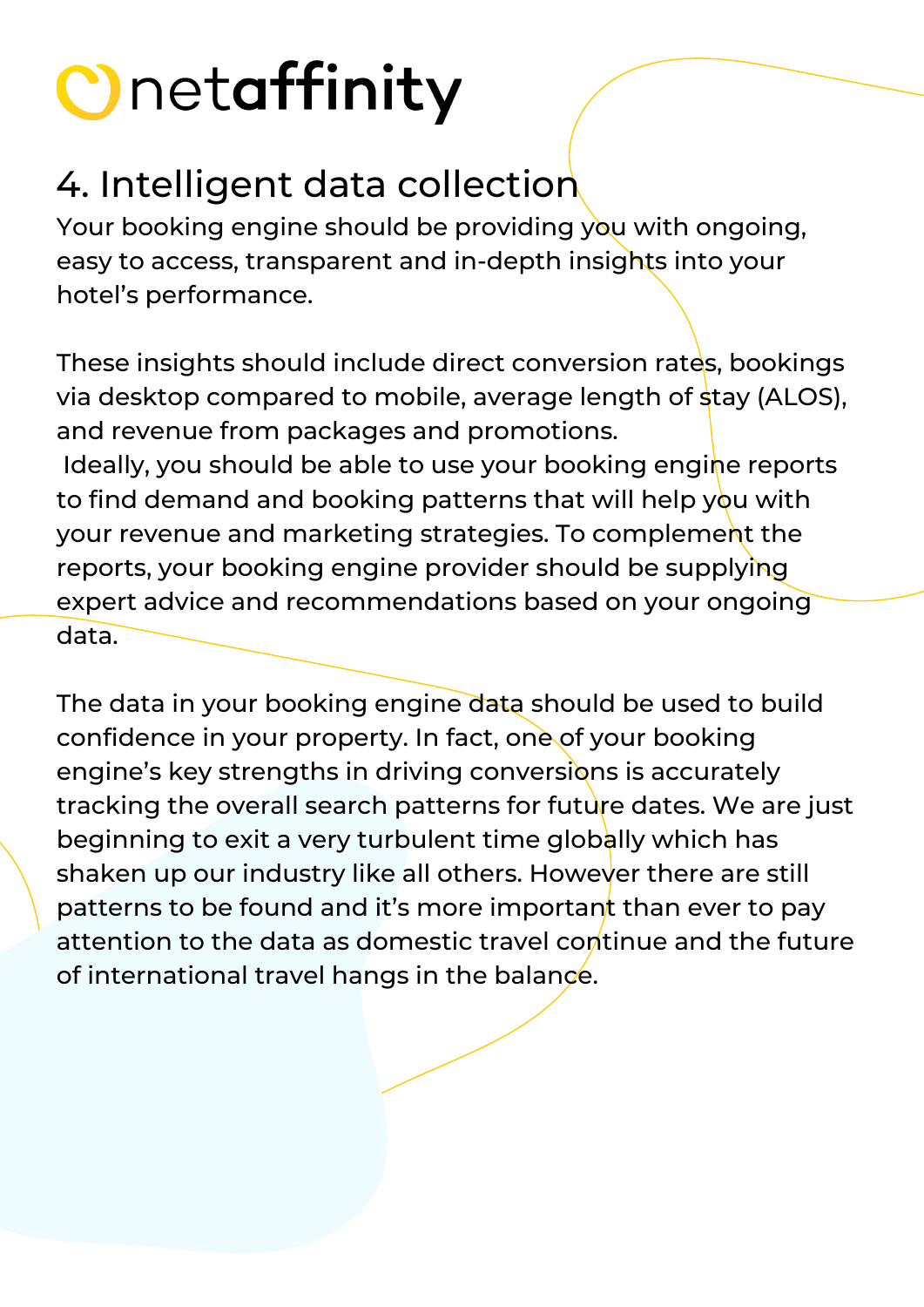#### 5. Features that will help you build customer relationships

The better your guest gets to know you, the more likely they are to stay again in future. Now, more than ever, personal relationships are essential for driving direct bookings and your booking engine should actually enhance and drive these relationships by allowing you to build rapport through the likes of [personalised](https://blog.netaffinity.com/how-personalisation-can-increase-your-revenue/) email communication.

For example, you should be able to send [automated](https://blog.netaffinity.com/email-marketing-tips-to-help-increase-your-hotels-direct-bookings/) pre-stay emails with information about your guest's stay several days before arrival. Similarly, post-stay emails should be available and should include an invitation for quests to review their stay.

Net Affinity's booking engine provides opportunities outside of the booking process for you to communicate with your guests.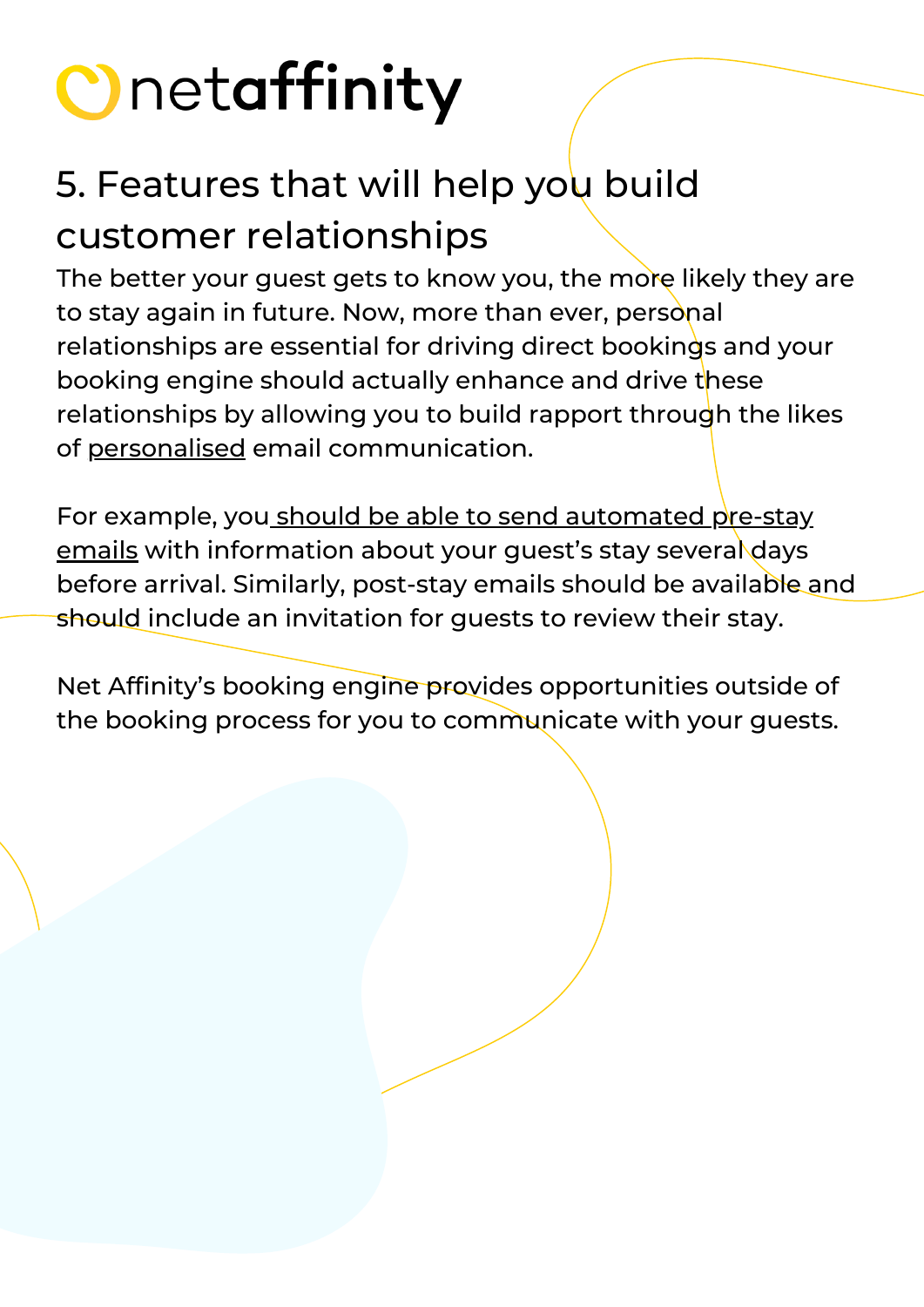#### 6. Solid customer support

It's not enough to provide you with a booking engine product and then send you off on your merry way. Your booking engine provider needs to be there to support your journey on an ongoing basis, recommending changes based on reports, discussing best practises based on changes in the market and so on.

Back again to reporting – your booking engine reports should be transparent, in-depth, and should give you full insight into your hotel is performing. This is part of the support you deserve as your booking engine provider's customer.

Often, it may be that your booking engine provider has extensive hospitality experience themselves. If they know the industry well, they know hoteliers like you, perhaps they were one once upon a time. They know guests, they know what they want. They have connections with third parties, they know what you need as part of your hotel tech stack in order to increase bookings and take the complication out of your day. A knowledgeable team is an invaluable asset.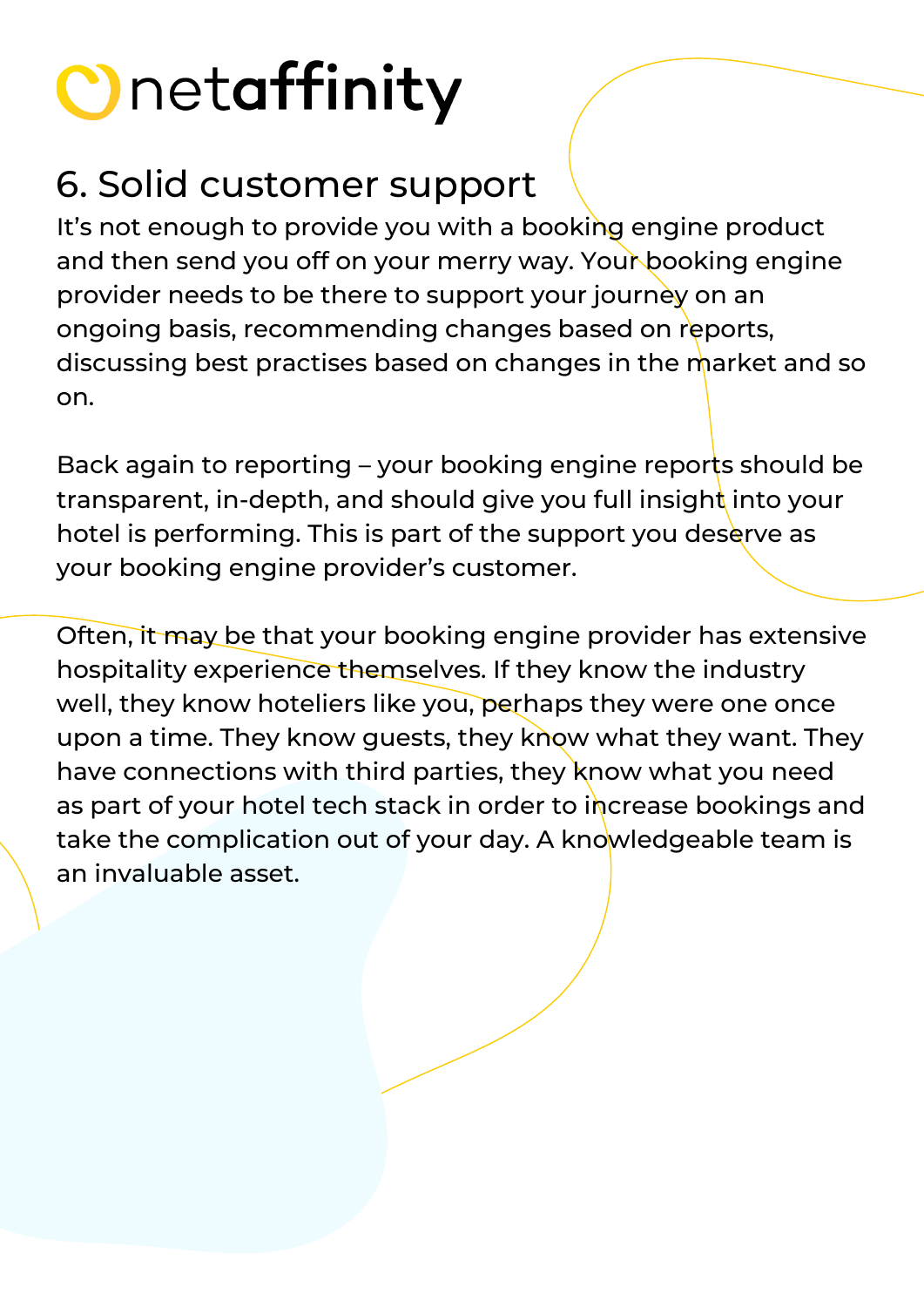#### 7. Prevalent book direct message

Your hotel website is the channel that will provide you with the lowest cost-per-acquisition. This makes it the most profitable one.

While we know OTA bookings are still valuable (especially at certain times) you cannot be reliant on them. They are ruthless in their thirst for [growth](https://www.d-edge.com/the-rise-of-direct-bookings-over-otas/). This is why you always need to put your best foot forward.

Direct bookings come with a much lower CPA, even when you account for marketing costs. Growing your direct bookings simply means growing your revenue.

There are a large variety of tactics that can improve your book direct strategy – some of these include providing a clear, compelling reason to book direct to your guests, giving them the best rate, and managing your rate strategy properly across all your online channels.

We can help if you'd like to chat more [about](https://www.netaffinity.com/book-a-demo.html) this.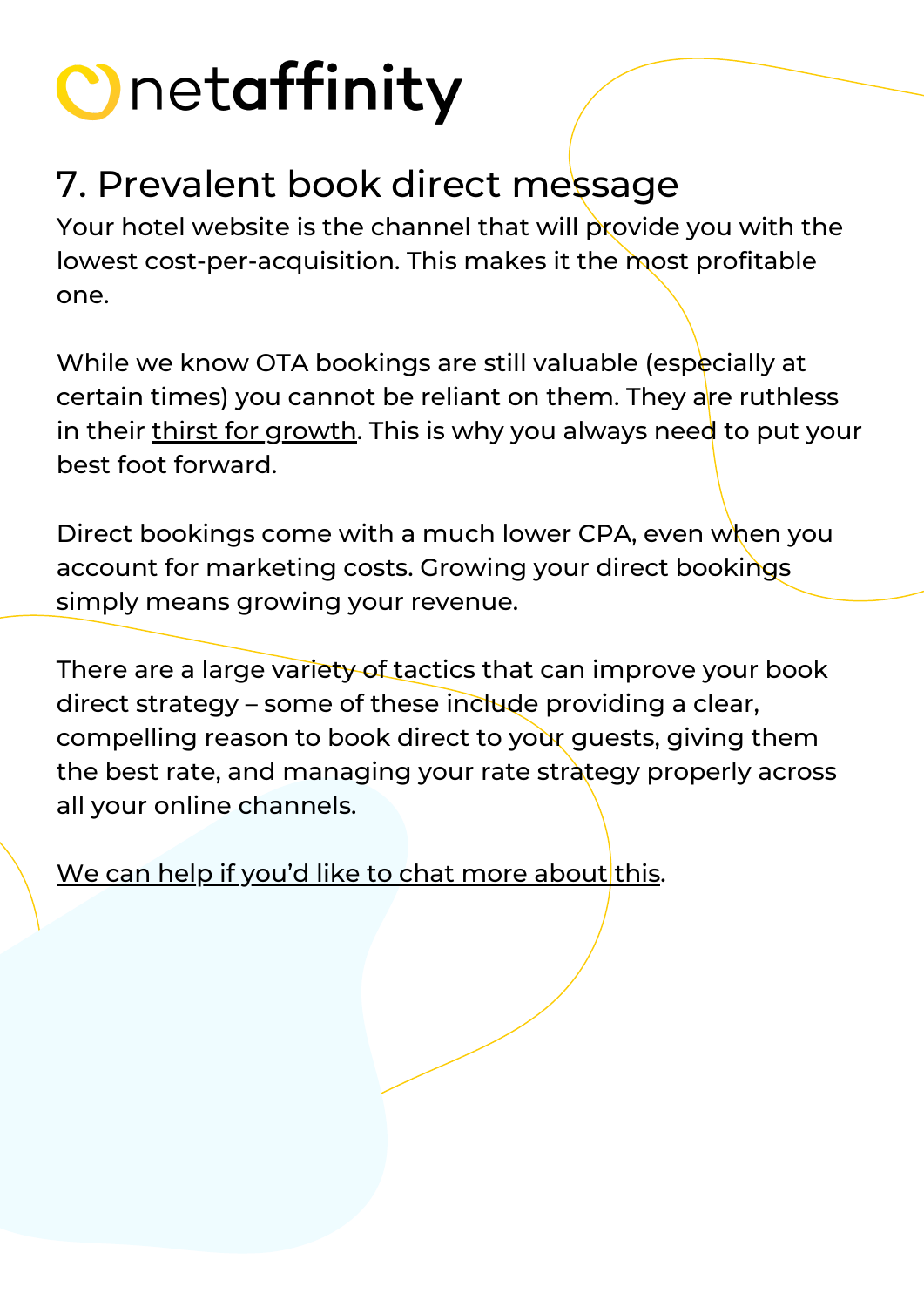#### 8. Marketing and website services included

Ideally, your booking engine provider is skilled and knowledgeable in more than just one area, and they can provide you with a holistic book direct approach that includes digital marketing and website services.

Digital marketing drives high volume and high quality traffic to your website, and booking engine.

A smart marketing team will be able to guide you and help refine your [strategy](https://blog.netaffinity.com/sitting-down-with-our-marketing-director-hollie-mchugh/) so that you're getting the best out of meta search, Google and social media [platforms.](https://blog.netaffinity.com/sitting-down-with-our-marketing-director-hollie-mchugh/) At Net Affinity, our marketing team have years of experience with all of these things and also with SEO, which helps hotels gain more organic exposure via search engines.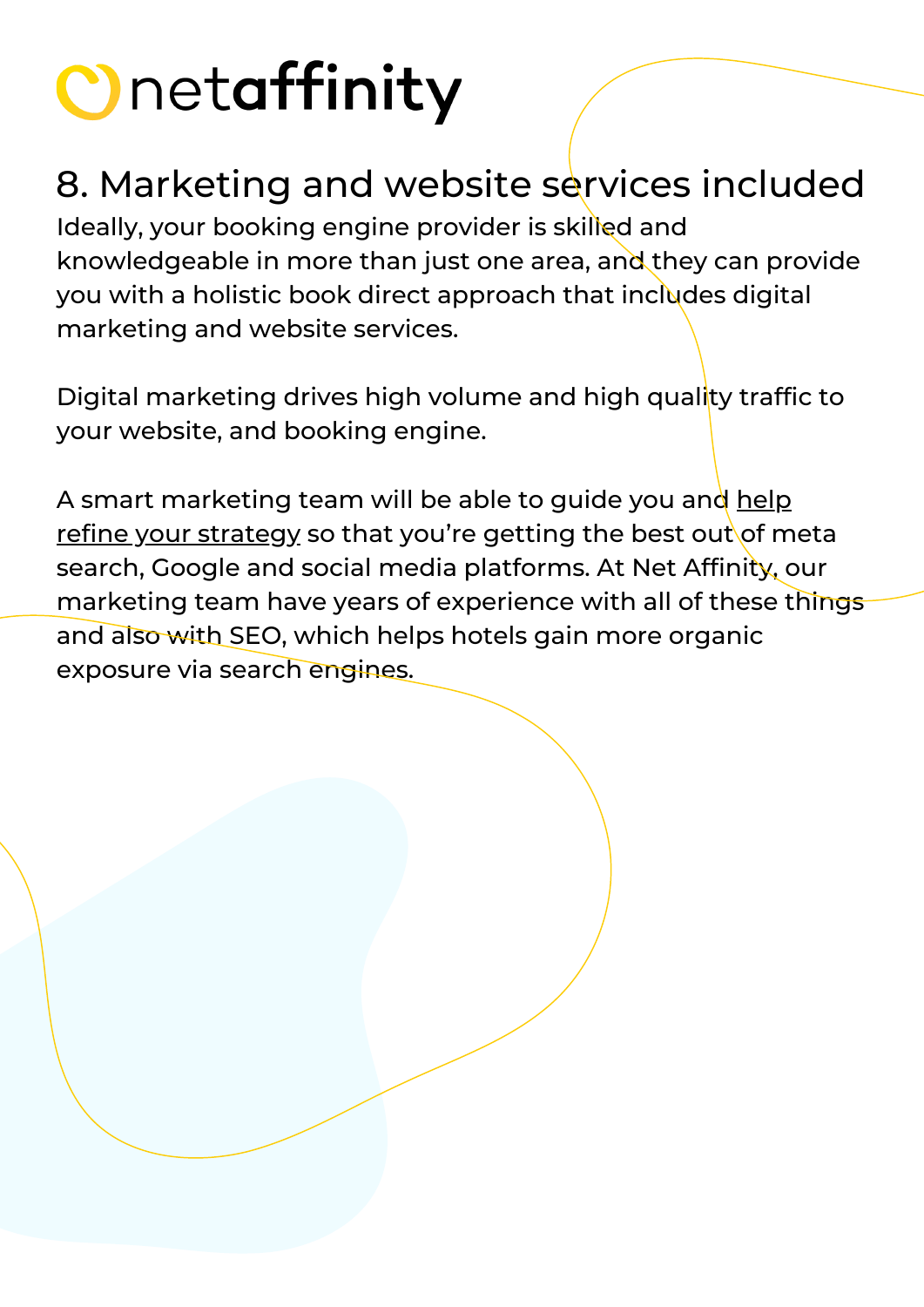#### 9. What about your website?

Having a perfectly built, mobile-responsive booking engine that does everything it's meant to do, but with a website that's no good, is not going to get you very far. Like trying to sell a car that's had an engine makeover, but still looks old and battered on the outside, it's not very appealing and doesn't make for an altogether seamless journey.

Your website is your storefront, your online front of house. It needs to be enticing, simple, clear, representative.

Take a look at our website builder [product](https://www.netaffinity.com/website-builder.html) – and consider us if you are thinking of redesigning.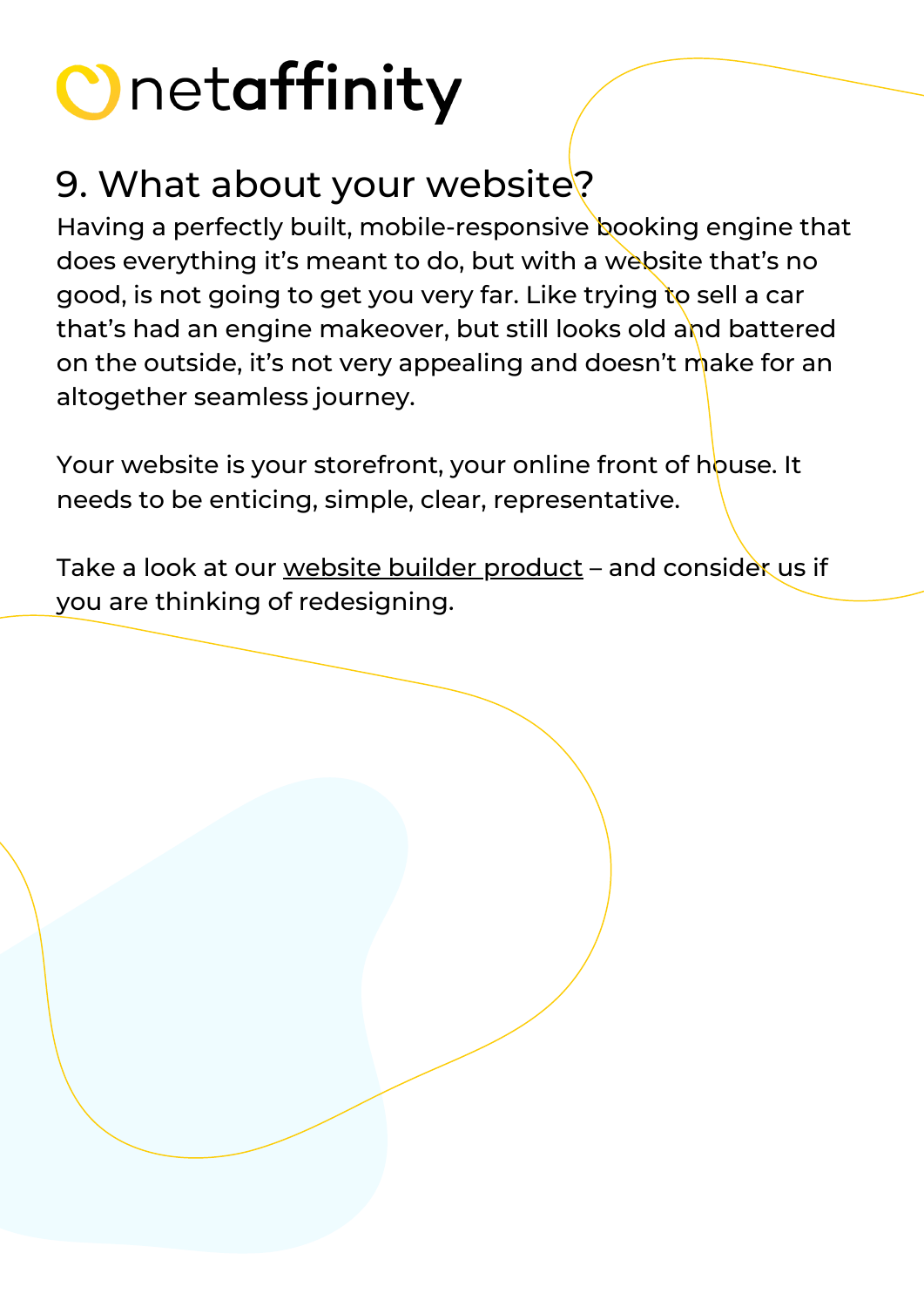#### 10. Built to drive conversions

Your booking engine built to persuade guests to convert. Done correctly, conversion rate optimisation makes your hotel more money. That revenue allows you to grow your brand and get more exposure while keeping your hotel full and your ADR high. Think of CRO as a set of guidelines for success, which must be refined for the industry and the market. That's where your booking engine provider steps in.

Your booking engine should be constantly improving, and dedicated to finding out where, and why, users aren't booking. Then, they need to figure out how to fix it. At Net Affinity, we follow best practices and track user behaviour to make sure that our booking engine works for your guests – we are always reviewing, always improving.

Our conversion team are 100% dedicated to testing our booking engine, tracking how users move through the process, and constantly bettering the technology.